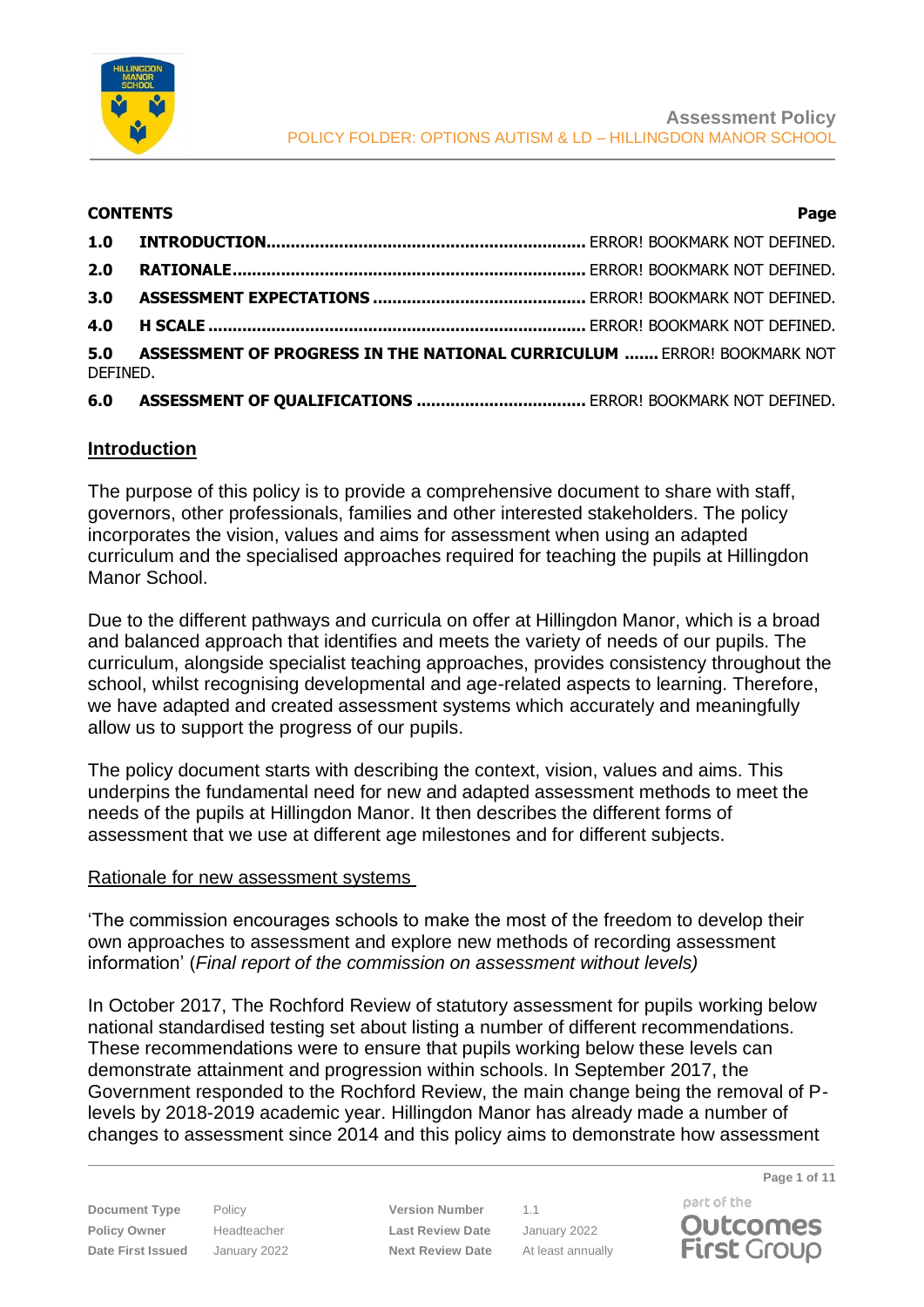

takes place, show alignments with new national expectations as well as providing transparency and expectations for staff.

Assessment Expectations

1. The monitoring and recording of progress of Education Health & Care plans i.Short Term Goals & Long-Term Outcomes (Personal Learning Intention Maps) ii.Continuum of Skills Development

2. Assessment of progress Pre-National Curriculumi.H-scales ii.Evidence for Learning

3. Assessment of progress in the Early Years Foundation Stage i.Learning Journals ii.Early Learning Goal Assessment (Evidence for Learning)

4. Assessment of Progress in the National Curriculum i.NC framework expectations 5. Assessment of Qualifications i.ASDAN ii.BTEC iii.GCSE iv.Functional Skills v.Other

- 6. Assessment of Reading
- 7. Moderation
- 8. Assessment Cycles

## 2.i H Scale

In response to the Rochford Review, the government published the new Pre Key-stage standards, which are designed for pupils who are working below the overall standard of the national curriculum. The government has highlighted that the Pre Key-stage standards are not a formative assessment tool, and schools should assess pupils with their own, more detailed assessment policy as opposed to these standards.

At Hillingdon Manor School, we believe that the fairest way to assess our pupils' progress is to use assessment scales that are tailored to the needs of the students. Therefore, teaching staff and members of the leadership team have collectively designed their very own targeting the core subjects - H scales. All the statements in the H scales are highly differentiated, tailored to our pupils' needs, and are functional. We believe that our pupils need to acquire English, Maths & Science skills and be able to apply them functionally in life. The H scales cover the three core subject areas Maths, English & Science; they also

**Document Type** Policy **Version Number** 1.1 **Policy Owner** Headteacher **Last Review Date** January 2022 **Date First Issued** January 2022 **Next Review Date** At least annually

part of the **Outcomes First Group** 

**Page 2 of 11**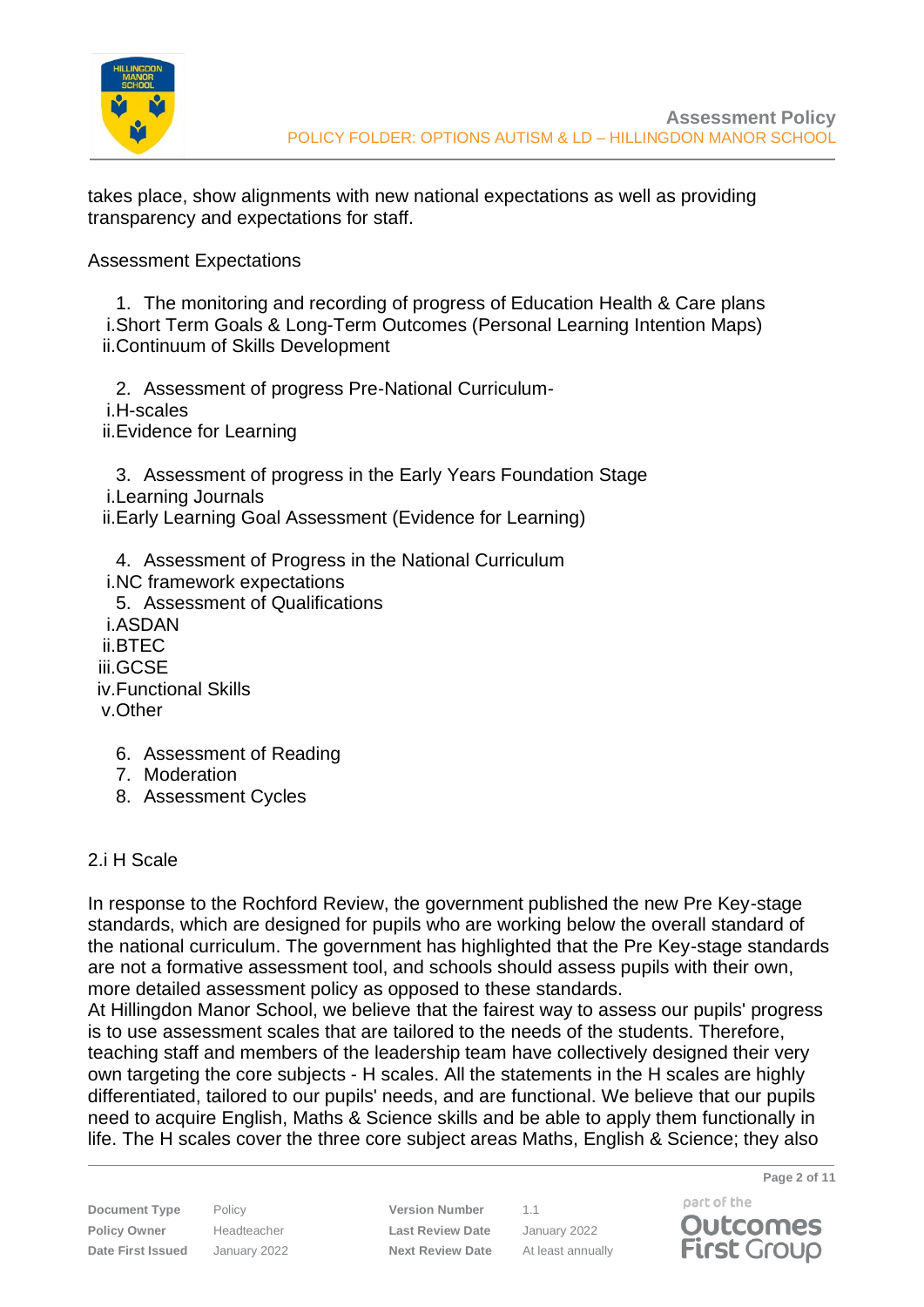

reference the Pre Key-stage standards and P scales. Alongside this, we embed the Equals curriculum into all our subjects to further develop independence to each child's individual needs.

Pupils whose English, Maths and Science levels in KS3 are assessed against the H scale will start working on their English, Maths and Science qualifications when they move up to KS4. The flight paths are part of the scale as teachers will be able to identify the qualifications that are pitched at the appropriate level for pupils.

|                 | H Scale P scale / NC levels | Pre-Key-stage<br>standards | Chronological<br>Age    | KS4-5 Flight<br>paths                                     |
|-----------------|-----------------------------|----------------------------|-------------------------|-----------------------------------------------------------|
| H1              |                             |                            |                         |                                                           |
| H <sub>2</sub>  | P <sub>1</sub>              |                            |                         | Equals 14+                                                |
| H <sub>3</sub>  | P <sub>2</sub>              |                            |                         | (Contribute towards<br><b>ASDAN Pupil</b>                 |
| H <sub>4</sub>  | P <sub>3</sub>              |                            |                         | Progress)                                                 |
| H <sub>5</sub>  | P <sub>4</sub>              |                            |                         |                                                           |
| H <sub>6</sub>  | P <sub>5</sub>              | Standard 1                 |                         |                                                           |
| <b>H7</b>       | P <sub>6</sub>              | <b>Standard 2</b>          |                         | <b>Entry Level 1</b>                                      |
| H <sub>8</sub>  | <b>P7</b>                   | <b>Standard 2</b>          |                         | <b>Functional Skills</b>                                  |
| H <sub>9</sub>  | P <sub>8</sub>              | <b>Standard 3</b>          |                         | <b>Step Up to English</b>                                 |
| H <sub>10</sub> | NC <sub>1</sub>             | <b>Standard 4</b>          | $6\overline{6}$         | <b>Silver Step Entry 1</b>                                |
| H <sub>11</sub> | NC <sub>2</sub>             | <b>Standard 5</b>          | $\overline{7}$          | <b>Entry Level 2</b>                                      |
|                 |                             |                            |                         | <b>Functional Skills</b>                                  |
| H <sub>12</sub> | NC <sub>2</sub>             | Standard 5-6               | 7                       | Step Up to English                                        |
|                 |                             |                            |                         | <b>Silver Step Entry</b><br>Level 1-2                     |
|                 |                             |                            |                         | <b>Entry Level 3</b>                                      |
|                 |                             |                            |                         | <b>Functional Skills</b>                                  |
| H <sub>13</sub> | <b>NC 2-3</b>               | Standard 6                 | $\overline{8}$          |                                                           |
|                 |                             |                            |                         | <b>Step Up to English</b><br><b>Gold Step/Silver Step</b> |
| H <sub>14</sub> | <b>NC 3 (Y4)</b>            |                            | $\overline{\mathbf{8}}$ | <b>Step Up to English</b>                                 |
| H <sub>15</sub> | NC3(Y4)                     |                            | $\overline{8}$          | <b>Gold Step Entry Level</b>                              |
| H <sub>16</sub> | <b>NC 3-4 (Y5)</b>          |                            | $8-9$                   | 3                                                         |
|                 |                             |                            |                         | <b>FS Level</b>                                           |
| H <sub>17</sub> | <b>NC 3-4 (Y5)</b>          |                            | $9 - 10$                |                                                           |
|                 |                             |                            |                         | <b>GCSE Ready</b>                                         |
| H <sub>18</sub> | NC 4 (Y6)                   |                            | $9 - 10$                | <b>FS Level</b>                                           |
|                 |                             |                            |                         | <b>GCSE Ready</b>                                         |
|                 |                             |                            |                         |                                                           |
| H <sub>19</sub> | <b>NC 4 (Y6)</b>            |                            | $9 - 10$                | <b>GCSE English</b>                                       |
|                 |                             |                            |                         | Language and                                              |
|                 |                             |                            |                         | Literature                                                |

## **The breakdown of the H scale for English is listed below:**

**Document Type** Policy **Version Number** 1.1 **Policy Owner** Headteacher **Last Review Date** January 2022 **Date First Issued** January 2022 **Next Review Date** At least annually



**Outcomes First Group** 

part of the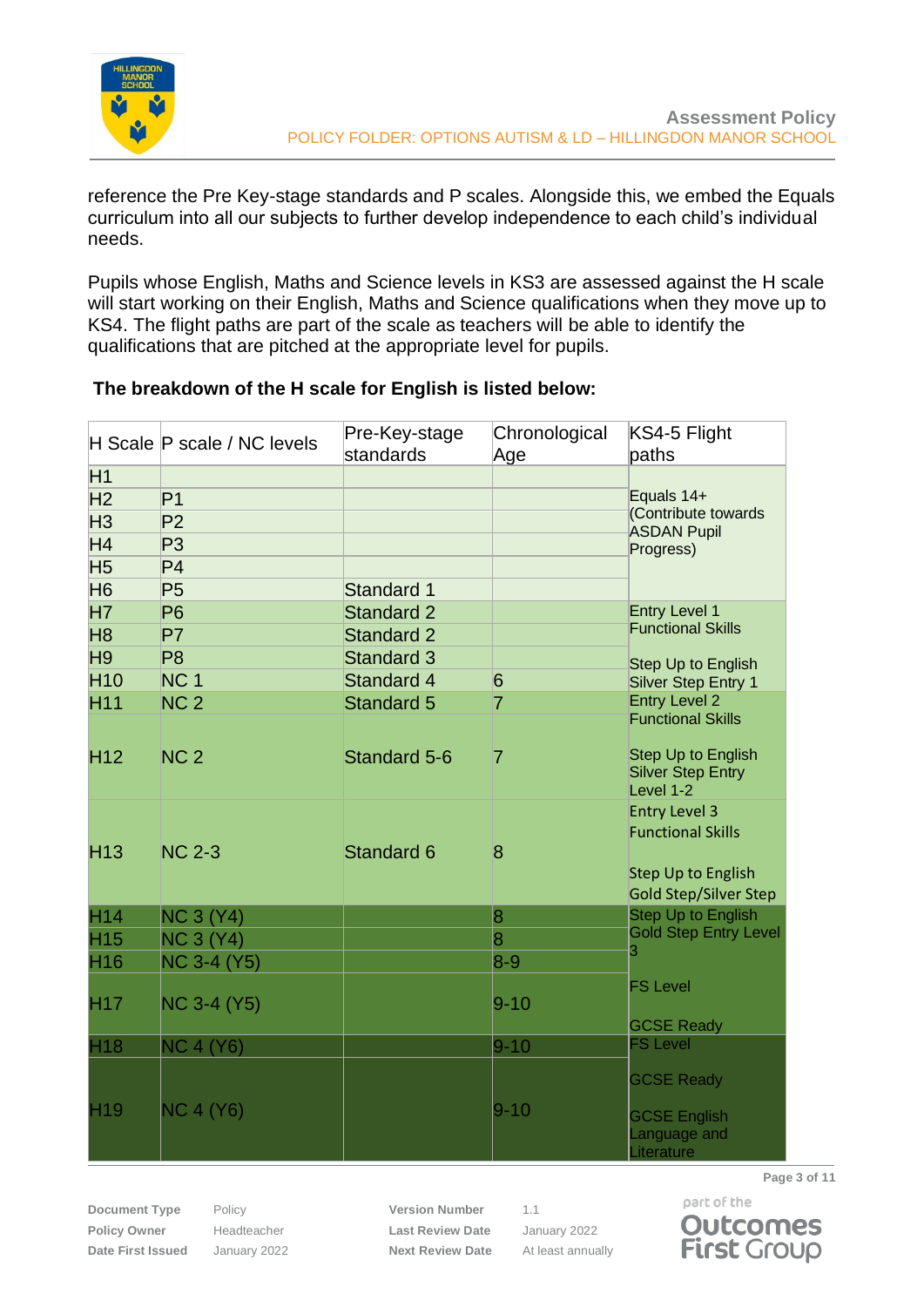

|                      | H Scale P scale / NC levels | Pre-Key-stage<br>standards | Chronological KS4-5 Flight<br>Age | paths                        |  |
|----------------------|-----------------------------|----------------------------|-----------------------------------|------------------------------|--|
| H1                   |                             |                            |                                   |                              |  |
| H <sub>2</sub>       |                             |                            |                                   | Equals 14+                   |  |
| H <sub>3</sub>       |                             |                            |                                   | (Contribute<br>towards ASDAN |  |
| H <sub>4</sub>       |                             |                            |                                   | <b>Pupil Progress)</b>       |  |
| <b>H<sub>5</sub></b> | P <sub>5</sub>              |                            |                                   |                              |  |
| <b>H<sub>6</sub></b> | <b>P6</b>                   | <b>Standard 1</b>          |                                   |                              |  |
| <b>H7</b>            | P7                          | <b>Standard 2</b>          |                                   |                              |  |
| H <sub>8</sub>       | P <sub>8</sub>              | <b>Standard 2</b>          |                                   | <b>Entry Level 1</b>         |  |
| H <sub>9</sub>       | NC <sub>1</sub>             | <b>Standard 3</b>          |                                   |                              |  |
| <b>H10</b>           | NC <sub>1</sub>             | <b>Standard 4</b>          | 6                                 |                              |  |
| H <sub>11</sub>      | NC <sub>1</sub>             | <b>Standard 5</b>          | 7                                 |                              |  |
| H <sub>12</sub>      | NC <sub>2</sub>             | <b>Standard 5-6</b>        |                                   | <b>Entry Level 2</b>         |  |
| H <sub>13</sub>      | <b>NC 2-3</b>               | <b>Standard 6</b>          | 8                                 |                              |  |
| H <sub>14</sub>      | <b>NC 3 (Y4)</b>            |                            | 8                                 |                              |  |
| H <sub>15</sub>      | <b>NC 3 (Y4)</b>            |                            | 8                                 |                              |  |
| H <sub>16</sub>      | <b>NC 3 (Y4)</b>            |                            | 8                                 | <b>Entry Level 3</b>         |  |
| H <sub>17</sub>      | <b>NC 3-4 (Y5)</b>          |                            | $8 - 9$                           |                              |  |
| H <sub>18</sub>      | <b>NC 4 (Y5)</b>            |                            | 9                                 |                              |  |
| H <sub>19</sub>      | <b>NC 4 (Y5)</b>            |                            |                                   | Level 1                      |  |

#### **The breakdown of the H scale for Maths is listed below:**

## **The breakdown of the H scale for Science is listed below:**

| Η<br><b>Scale</b> | <b>P</b> scale / NC levels | Chronological Age | KS4-5 Flight paths               |
|-------------------|----------------------------|-------------------|----------------------------------|
| H1                | P1(i)                      |                   |                                  |
| H <sub>2</sub>    | $P1$ (ii)                  |                   | Equals 14+ (Contribute           |
| H <sub>3</sub>    | P2(i)                      |                   | towards ASDAN Pupil<br>Progress) |
| H <sub>4</sub>    | $P2$ (ii)                  |                   |                                  |
| H <sub>5</sub>    | P3(i)                      |                   |                                  |
| H <sub>6</sub>    | $P3$ (ii)                  |                   |                                  |
| <b>H7</b>         | P <sub>4</sub>             |                   |                                  |
| H <sub>8</sub>    | P5                         |                   | <b>ASDAN</b>                     |
| H <sub>9</sub>    | P6                         |                   |                                  |

**Document Type** Policy **Version Number** 1.1 **Policy Owner** Headteacher **Last Review Date** January 2022 **Date First Issued** January 2022 **Next Review Date** At least annually



**Page 4 of 11**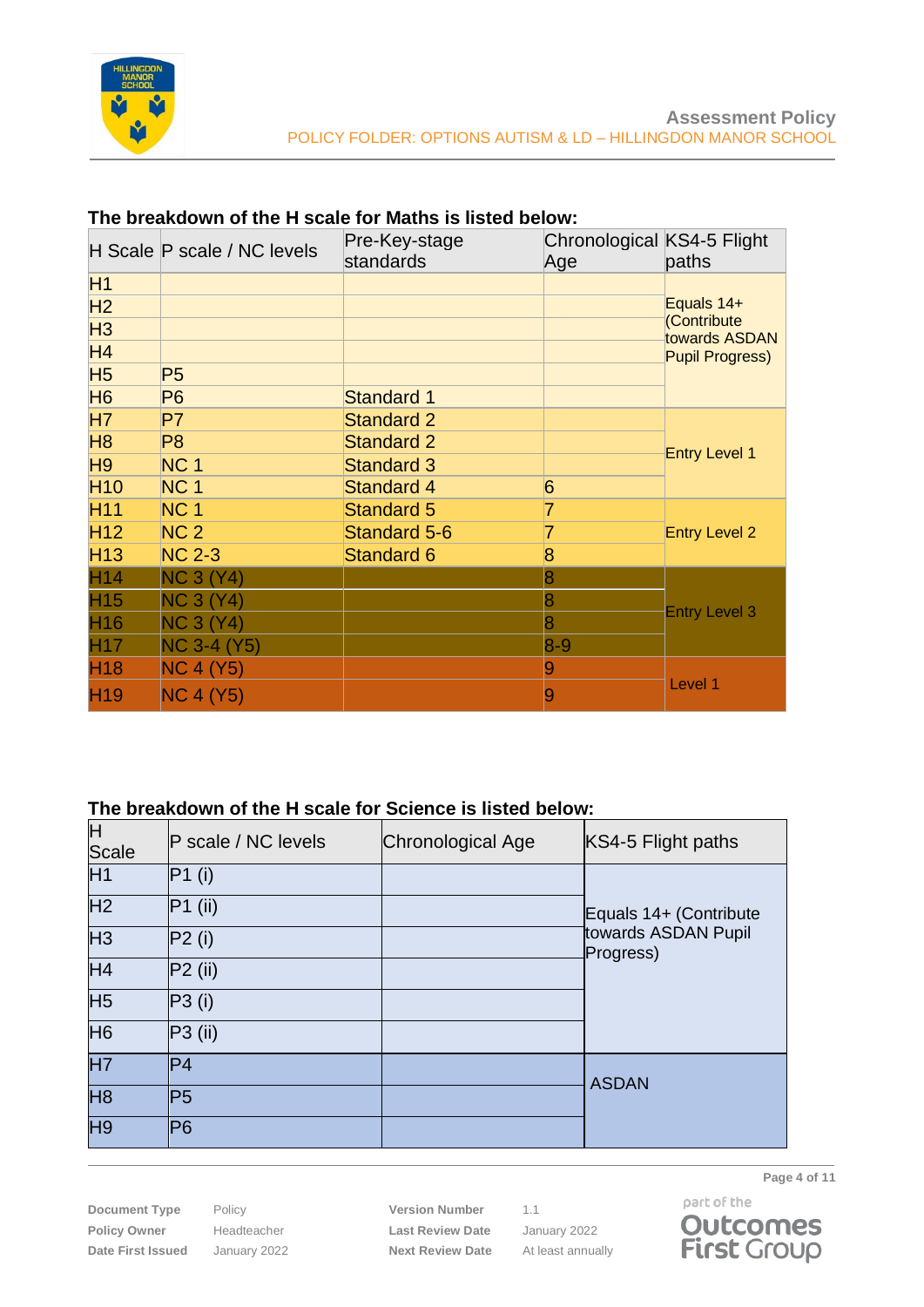

| H <sub>10</sub> | P7                      |          |                      |
|-----------------|-------------------------|----------|----------------------|
| H <sub>11</sub> | lP8                     |          | <b>Entry Level 1</b> |
| H <sub>12</sub> | NC1 (Yr 1-2)            | $5 - 7$  |                      |
| H <sub>13</sub> | NC KS 1 (Yr 1-2)        | $5 - 7$  |                      |
| H <sub>14</sub> | <b>NC KS 1(Yr 1-2)</b>  | $5 - 7$  |                      |
| H <sub>15</sub> | <b>NC KS 2 (Yr 3)</b>   | $8 - 11$ | <b>Entry Level 2</b> |
| H <sub>16</sub> | <b>NC KS 2 (Yr 4)</b>   | $8 - 11$ |                      |
| H <sub>17</sub> | <b>NC KS 2 (Yr 4)</b>   | $8 - 11$ |                      |
| H <sub>18</sub> | <b>NC KS 2 (Yr 5)</b>   | $8 - 11$ | <b>Entry Level 3</b> |
| H <sub>19</sub> | <b>NC KS 2 (Yr 5)</b>   | $8 - 11$ |                      |
| <b>H20</b>      | <b>NC KS 2 (Yr 5-6)</b> | $8 - 11$ | Entry                |
| H <sub>21</sub> | <b>NC KS 2 (Yr 6)</b>   | $8 - 11$ | or<br><b>BTEC</b>    |
|                 |                         |          | Or<br><b>GCSE</b>    |

#### **H Scales expected progress**

KS3 pupils who are working below or at the early stages of the National Curriculum Levels have their English, Maths & Science progress at KS3 assessed against the H scales.

According to DfE (2011), pupils with special educational needs within the medium quartile make 1 step of P level progress in English, Maths and Science, from the end of KS2 to the end of KS3. Pupils who made less than 1 P scale step over the course of three years are considered being in the lower quartile or under achieving; Pupils who made more than 1 P scale step over the course of three years are considered over achieving. Applying the expectations to the H scale, we are expecting our pupils to be making learners with special educational needs to make 1/3 step per year. Due to the varying statements included in each H scale, a pupil who makes expected progress will gain 7 points in Maths, 14 points in English and 5 points in Science within an academic year.

# **2ii. Evidence for learning (EFL)**

EFL is an assessment programme we use to record pupils' progress and evidence. The expectations for different subjects in different Key Stages are different.

| <b>Subjects</b><br>assessed by | <b>PLIMS (Besides</b><br><b>EHC</b> short term<br>goals) | EFL | Internal / external<br>assessments or<br>coursework |
|--------------------------------|----------------------------------------------------------|-----|-----------------------------------------------------|
|--------------------------------|----------------------------------------------------------|-----|-----------------------------------------------------|

**Policy Owner** Headteacher **Last Review Date** January 2022 **Date First Issued** January 2022 **Next Review Date** At least annually

**Document Type** Policy **Version Number** 1.1

**Page 5 of 11**



part of the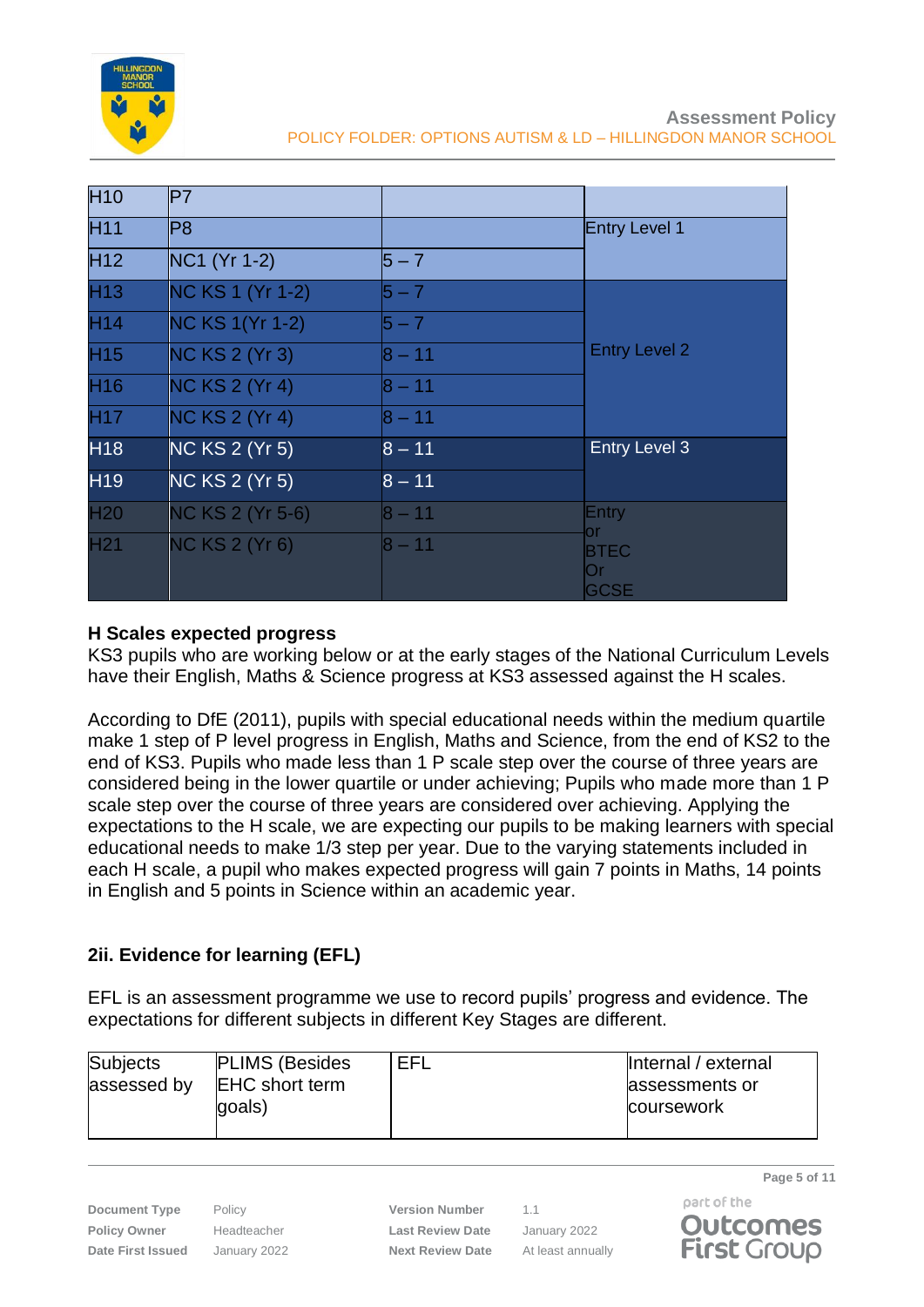

| KS <sub>3</sub> | Semi formal -<br>Foundation<br>subjects:<br><b>Topics</b><br>$\bullet$<br>P.E.<br>Food tech | Formal and semi formal -<br>Core subjects:<br>English<br><b>Maths</b><br>Science<br>Formal - Foundation<br>subjects:<br>Art<br>$\bullet$<br>History<br>Geography<br>Food Tech<br><b>ICT</b><br>D.T. & Horticulture<br><b>Music</b><br>P.E.<br>$\bullet$<br><b>ASDAN LifeSkills</b><br>Challenges | <b>ASDAN LifeSkills</b><br>Challenges |
|-----------------|---------------------------------------------------------------------------------------------|--------------------------------------------------------------------------------------------------------------------------------------------------------------------------------------------------------------------------------------------------------------------------------------------------|---------------------------------------|
|                 |                                                                                             | <b>PSHE &amp; RE</b>                                                                                                                                                                                                                                                                             |                                       |
| <b>KS4/5</b>    |                                                                                             | <b>ASDAN Short courses</b>                                                                                                                                                                                                                                                                       | <b>ASDAN Short</b><br>courses         |
|                 |                                                                                             | Skills for Life (KS5)                                                                                                                                                                                                                                                                            | ASDAN:<br>PSD/PP/Employability        |
|                 |                                                                                             |                                                                                                                                                                                                                                                                                                  | <b>GCSE</b><br>iGCSE                  |
|                 |                                                                                             |                                                                                                                                                                                                                                                                                                  | Sports Leadership                     |
|                 |                                                                                             |                                                                                                                                                                                                                                                                                                  | <b>BTEC</b>                           |
|                 |                                                                                             |                                                                                                                                                                                                                                                                                                  | <b>Entry levels</b>                   |
|                 |                                                                                             | <b>PSHE &amp; RE</b>                                                                                                                                                                                                                                                                             |                                       |

#### **KS3**

#### **Core subjects:** English and Maths

Three pieces of photographic evidence and a summary update (assessment and statement) are required to be added onto **all** assessment strands of pupils' current level when:

- Pupils have secured a skill during the academic year, or
- At the end of each academic year

#### **Core subjects:** Science

One piece of photographic evidence and a summary update (assessment and statement) are required to be added onto **all** assessment strands of pupils' current level when:

- Pupils have secured a skill during the academic year, or
- At the end of each academic year

## **Foundation subjects**

**Document Type** Policy **Version Number** 1.1 **Policy Owner** Headteacher **Last Review Date** January 2022 **Date First Issued** January 2022 **Next Review Date** At least annually

**Page 6 of 11**

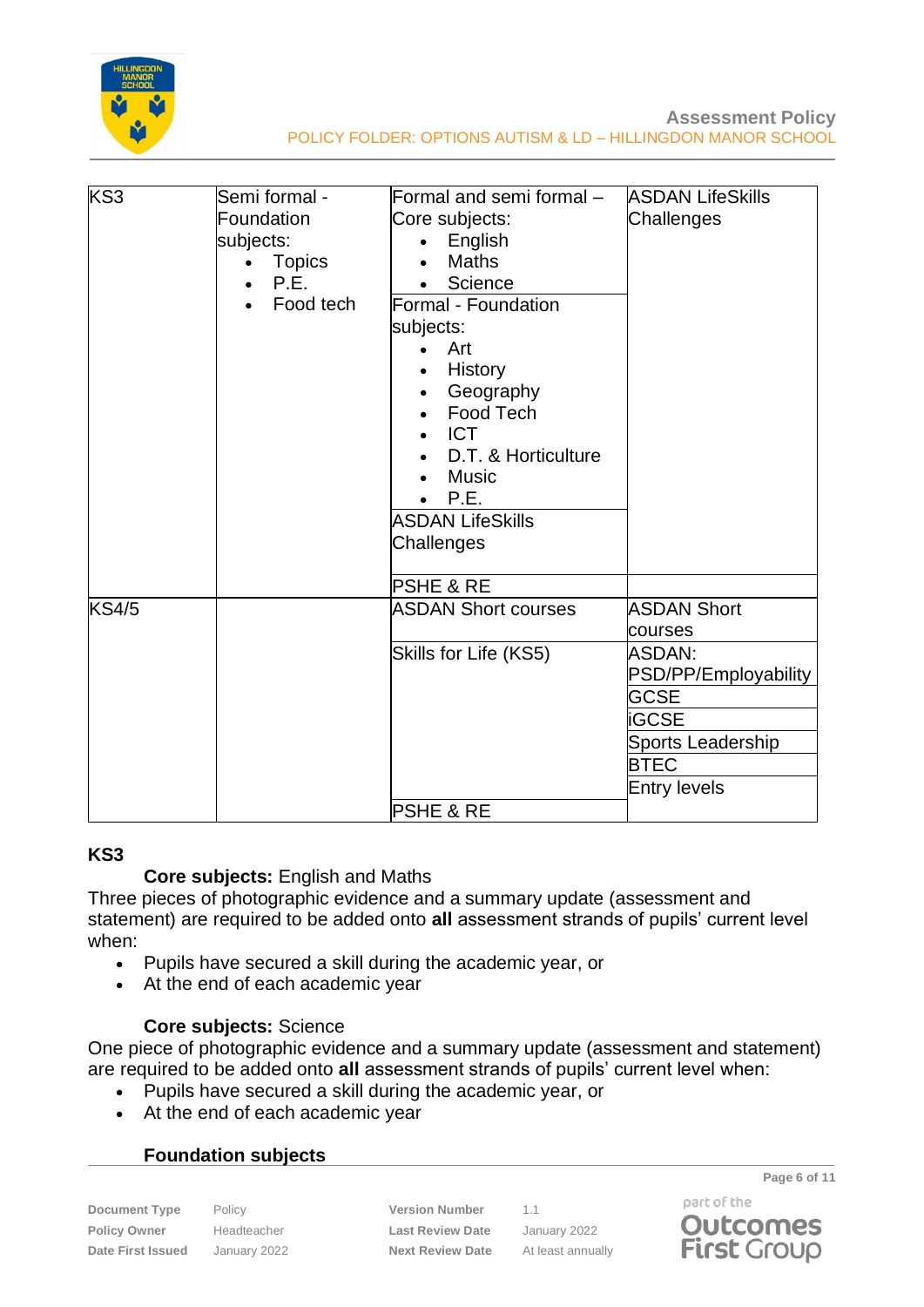

Two pieces of photographic evidence and a summary update (assessment and statement) are required to be added onto **all** assessment strands of pupils' current level at the end of the academic year.

## **ASDAN LifeSkills challenges**

Teachers record pupils' engagement weekly using EFL following their LifeSkills Challenge session.

| KS3                                              | Photographic<br>levidence        | <b>Baseline</b><br>lassessment | Written summary<br><b>Istatement</b>                                | Summative<br>lassessment                                           |
|--------------------------------------------------|----------------------------------|--------------------------------|---------------------------------------------------------------------|--------------------------------------------------------------------|
| Formal and<br>semi formal                        | 3 pieces                         | N/A                            | All assessment<br>lstrands -When<br>pupils have                     | All assessment<br>strands -When<br>pupils have                     |
| Core<br>subjects                                 | $(1$ piece for<br>science)       |                                | lachieved a level<br>Or                                             | achieved a level<br>Or                                             |
|                                                  |                                  |                                | At the end of the<br>academic year                                  | At the end of the<br>academic year                                 |
| Formal<br>Foundation<br>subjects                 | 2 pieces                         | N/A                            | All assessment<br>lstrands -When<br>pupils have<br>achieved a level | All assessment<br>strands -When<br>pupils have<br>achieved a level |
| <b>ASDAN Life</b><br><b>Skills</b><br>Challenges | Weekly<br>engagement<br>tracking | N/A                            | N/A                                                                 | N/A                                                                |

## **KS4/5**

## **ASDAN Short Courses**

Teachers complete EFL baseline assessment at the beginning of the year and a summative statement at the end of the term. Photographic evidence is not compulsory. **Skills for life curriculum**

| KS4/5          | Photographic | <b>Baseline</b> | <b>Written summary</b> | Summative             |
|----------------|--------------|-----------------|------------------------|-----------------------|
|                | evidence     | assessment      | statement              | assessment            |
| <b>ASDAN</b>   | N/A          | At the          | N/A                    | At the end of term    |
| Short          |              | beginning of    |                        |                       |
| <b>Courses</b> |              | each year       |                        |                       |
| Skills for     |              | N/A             | All assessment         | All assessment        |
| Life           |              |                 | strands - When         | strands - When pupils |

**Document Type** Policy **Version Number** 1.1 **Policy Owner** Headteacher **Last Review Date** January 2022 **Date First Issued** January 2022 **Next Review Date** At least annually

**Page 7 of 11**

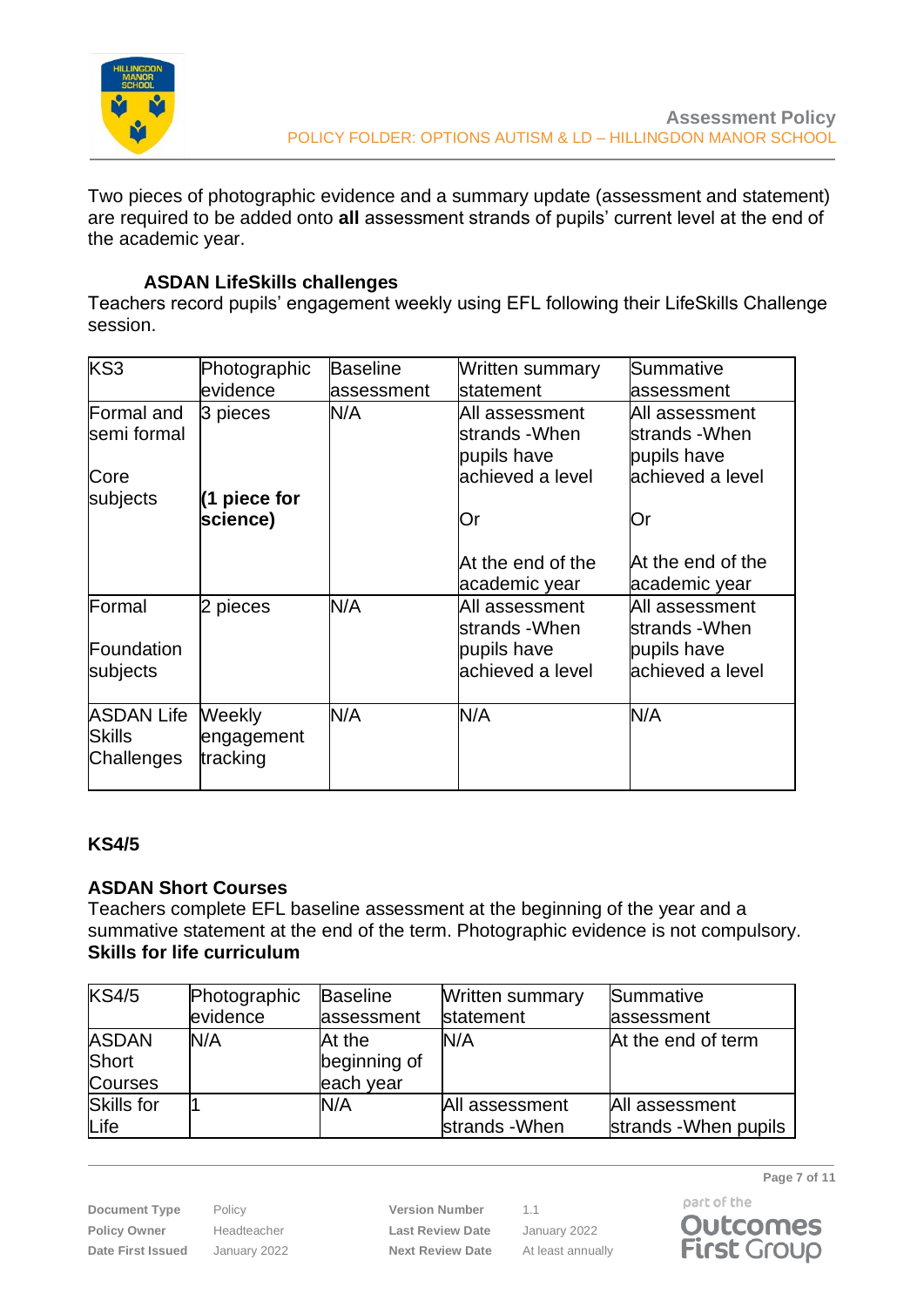

| pupils have<br>achieved a level    | have achieved a<br>level           |
|------------------------------------|------------------------------------|
| Ŭ١                                 |                                    |
| At the end of the<br>academic year | At the end of the<br>academic year |

At the end of the year, Hillingdon Manor School will produce an EFL learning journal for parents, as well as our end of year report.

## **4. Assessment of progress in the National Curriculum**

For pupils at KS3 who work at the National Curriculum levels, In English, Maths and Science, pupils are assessed against the end of KS3 expectation. In English, pupils access a 3-year rolling Scheme of Work, which allows them to build up a range of skills including Reading, Writing, Spoken English and Grammar and vocabulary through different topics. Pupils complete an assessment at the end of each half term. The assessment success criteria are derived from the National Curriculum Assessment Objectives for English Language and Literature and covers a wide range of literature and skills required to obtain success in KS4-5 English courses such as GCSE, Functional Skills and Step Up to English Entry Level. The data is used to generate an indication of the working level of each individual student and their competency in the skills within the English Assessment Objectives. For instance, if pupils achieve a consistent percentage success rate in Entry Level 1-2 assessments, as well as Entry Level 3 assessments, by the end of KS3, they will be placed in a Functional Skills class, which if they excel in, could give them a chance to move to GCSE later in KS4. On the other hand, if students are not achieving higher levels of percentage success rate in Entry Level half termly assessments, students will access Step Up to English Entry Level as they move to KS4-5. Alternatively, if pupils achieve a working level of Grade 4(representative of Grade C at GCSE) in GCSE style half termly assessments by the end of KS3, they will be placed in a GCSE class in  $K$ S4-5.

In Maths, pupils consolidate and further develop their knowledge on strands consisting of Number, Algebra, Ratio and Geometry, following our Scheme of Work (3 year rolling cycle). Besides the EFL data input (formative assessment), pupils complete an assessment designed by Active Learn (Pearson) at the end of each unit. The summative assessment data is used to generate an average Pearson Step, a 12-point scale that is compatible with the GCSE grades. At the end of KS3, the Head of departments and class teachers will meet and use the data to inform the pupils' pathway in KS4/5. Based on the results, some pupils will be placed in a functional skills pathway and some pupils will be placed in GCSE classes.

| Pearson Step    | Indicative GCSE Grade | <b>Old GCSE Grade</b> |
|-----------------|-----------------------|-----------------------|
| 1st             |                       |                       |
| 2 <sub>nd</sub> |                       |                       |

**Document Type** Policy **Version Number** 1.1 **Policy Owner** Headteacher **Last Review Date** January 2022 **Date First Issued** January 2022 **Next Review Date** At least annually



**Page 8 of 11**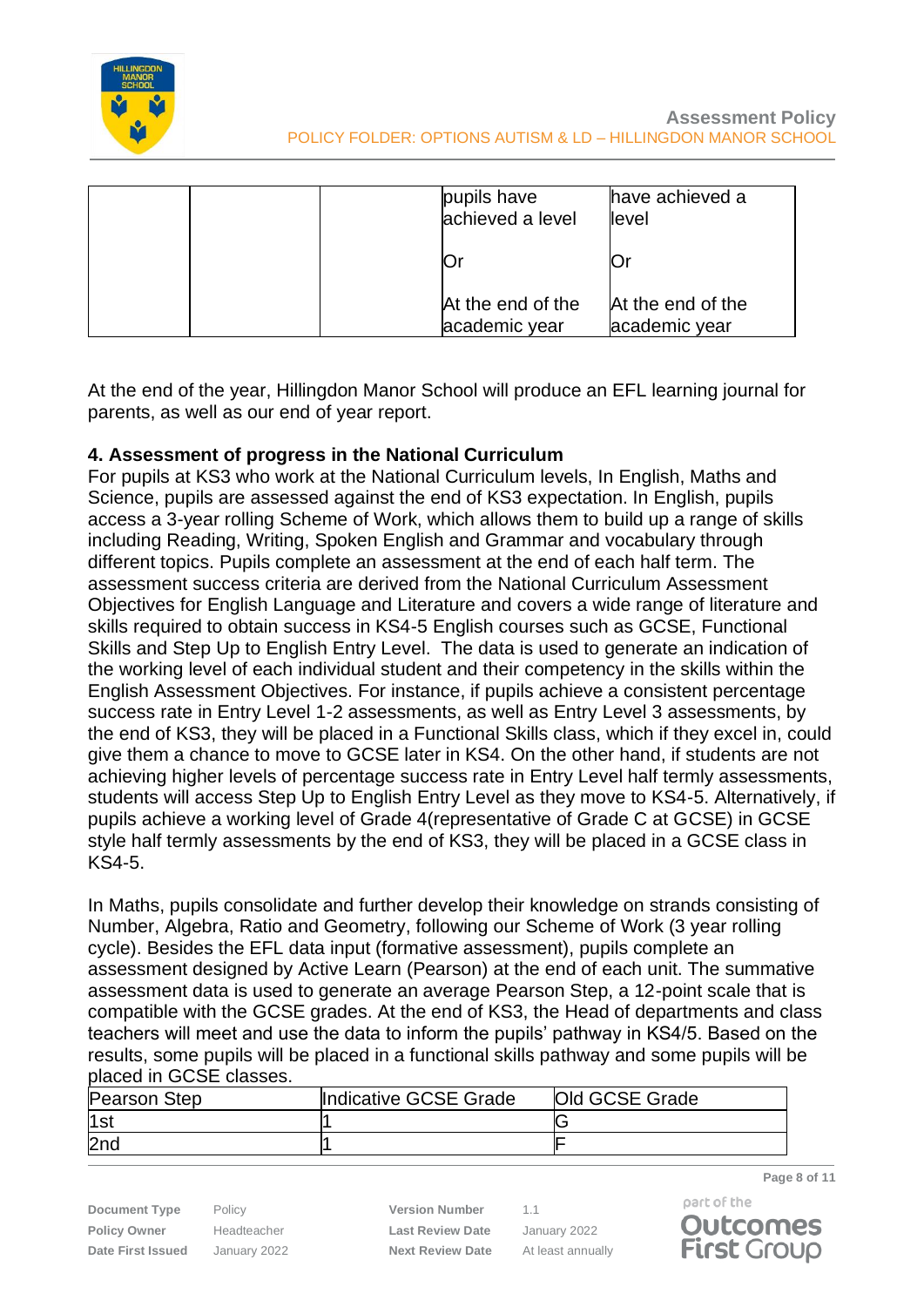

| 3rd  |   |                |
|------|---|----------------|
| 4th  |   |                |
| 5th  |   |                |
| 6th  |   |                |
| 7th  |   |                |
| 8th  |   |                |
| 9th  | հ |                |
| 10th |   |                |
| 11th |   | A*             |
| 12th | 9 | $A^{\ast\ast}$ |

In Science, pupils follow the scheme 'Pearson Explore Science –Active learn path', designed for Key Stage 3 pupils working at the National Curriculum levels. The exploring Science course integrates the 'Working Scientifically' component of the National Curriculum, incorporates literacy and numeracy into its core teaching strategy, delivers effective baseline, formative and summative assessment throughout and offers unparalleled level of differentiation.

The course is structured for three years (key stage three year 7, year 8 and year 9), covering topics from Biology, Chemistry and Physics reflecting the three sections of content in the National Curriculum for science. The Working Scientifically component is integrated throughout, as is the 'Literacy & Communication' component that seeks to develop students' confidence in articulating their scientific ideas clearly. Same as Maths, Pearson Steps are used to assess pupils' attainment at the end of each unit.

In all the foundation subjects, pupils' progress is accessed against KS3 curriculum, as we recognise that pupils have a spikey profile due to their needs and special interest.

## **5. Assessment of Qualifications**

Pupils will be offered a range of subjects from different exam boards when they are in KS4 and KS5 such as ASDAN, BTEC, GCSE and Functional Skills. Each exam board has its own way to assess pupils. It differs from course-work-based to exam based with internal or external moderations.

## **ASDAN Short courses:**

Apart from the EFL expectations, teachers also complete e-portfolios with their pupils of the challenges they have chosen from the Short Courses covered, they are then internally moderated upon completion with internal certificate. Internal moderation will happen twice a term to assess progress and quality assurance.

#### **ASDAN Personal and Social Development (PSD), Personal Progress (PP) and Employability:**

After teachers have chosen units, they collate pupils' evidence to produce a portfolio. Internal moderations will take place at least twice a term to assess progress and quality assurance. Furthermore, portfolio will be sent for external moderation when completed and internally verified. For pupils who are not yet able to access Entry Level English and Maths at KS4, they follow the EQUALS 14+ English and Maths programme. Although their

**Document Type** Policy **Version Number** 1.1 **Policy Owner** Headteacher **Last Review Date** January 2022 **Date First Issued** January 2022 **Next Review Date** At least annually

part of the **Outcomes First Group** 

**Page 9 of 11**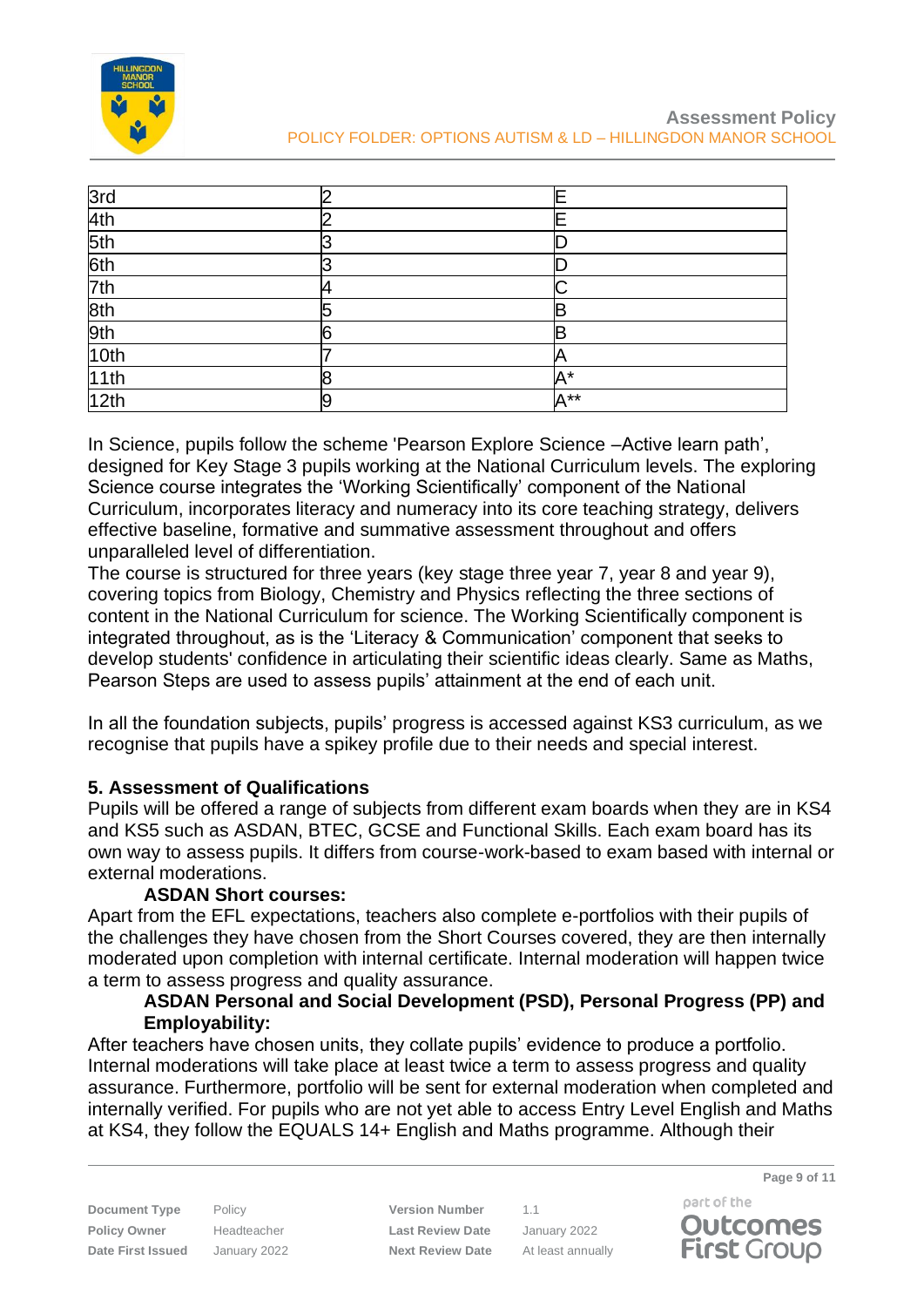

English and Maths levels do not get assessed directly, the objectives met through their English and Maths unit contribute towards their PP portfolio.

#### **ASDAN LifeSkills Challenges**

Apart from the EFL expectations, teachers also internally moderate the data before certifying their qualifications.

## **BTEC**

All BTEC programmes are made up of units and they all consist of assessment and grading criteria; each unit is assessed and counts towards an overall qualification. Whilst most BTEC units are graded 'Pass', 'Merit', or 'Distinction', some operate a pass / fail system. Moreover, some units are externally assessed, with a 25% contribution towards their final grade.

Most BTEC assessments are written and developed by staff from Hillingdon Manor School and only some are published by Pearson. The BTEC Quality Nominee together with the teaching team monitor the assessment process on a daily basis to ensure the accuracy of the assessment and verification of pupils' work, and that it is in line with national standards promoted by the exam board. Assessment evidence for BTEC units can be taken in multiple formats: written-formal essays, evaluations, notebooks, video records, students log, plans, tutor observation and witness statements.

BTEC assessment deadlines are set at the beginning of each academic year and are displayed on assessment plans; there are often 3 – 5 assessments per academic year within BTEC subjects.

## vi.**GCSE**

Both English and Maths follow a similar mechanism; more assessment opportunities will be offered to pupils depending on their needs. At the start of the course, all pupils are given a baseline assessment to determine their starting levels. During each half term, pupils are assessed internally. The purpose of the half termly assessment is to gradually prepare pupils for their end point assessment.

#### vii.**Functional Skills**

Both English and Maths follow a similar mechanism; more assessment opportunities will be offered to pupils depending on their needs. At the start of the course, all pupils are given a baseline assessment to determine their starting levels. During each half term, pupils are assessed internally. The purpose of the half termly assessment is to gradually prepare pupils for their end point assessment.

#### viii.**Entry level**

In English, all pupils are given a baseline assessment to determine their starting levels. During each half term, pupils are assessed internally. The purpose of the half termly assessment is to gradually prepare pupils for their end point assessment.

In Maths, pupils have 3 attempts for each exam, with them being a month apart. A revision intervention will be put in place for pupils who do not pass in their first or second attempt.

**Document Type** Policy **Version Number** 1.1 **Policy Owner** Headteacher **Last Review Date** January 2022 **Date First Issued** January 2022 **Next Review Date** At least annually

part of the **Outcomes First Group** 

**Page 10 of 11**